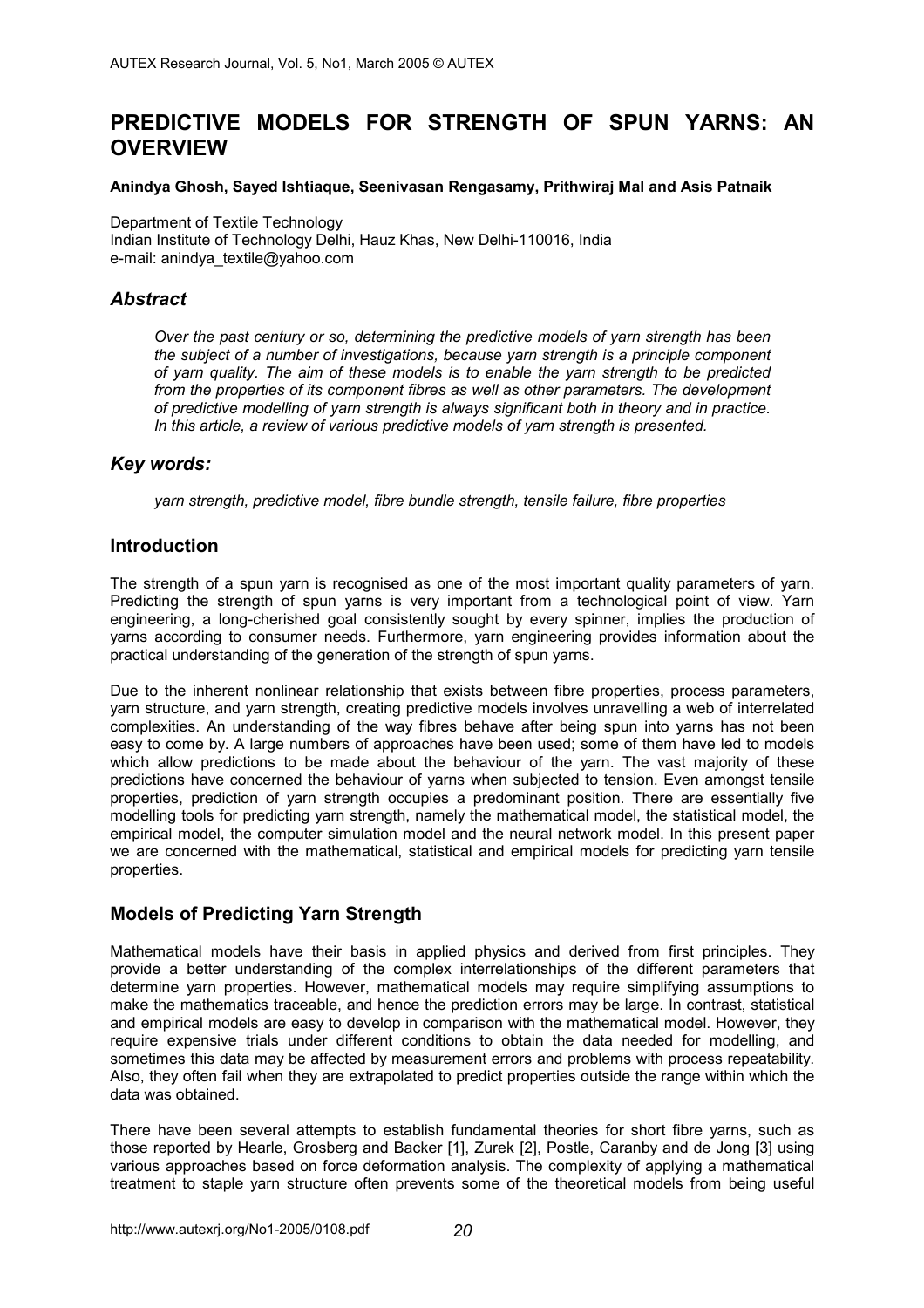practical tools for prediction. There have also been studies to analyse short fibre yarns by means of the energy approach [1]. However, this method is unable to deal with the fibre slippage effect because of the energy dissipation involved. The finite element method has also been used to deal with the yarn structure [4]. This approach provides numerical solutions.

In most of the studies of mechanistic modelling of staple yarn, it is usual to assume the idealised structure of yarn proposed by Hearle [1] as follows:

- I. The yarn consists of a large number of fibres of limited length.
- II. Packing of fibres in the yarns is uniform.
- III. The yarn is circular in cross section.
- IV. Fibres are assumed to lie on perfect helices of a constant radius and angle. All those helices throughout the cross-section have the same number of turns per unit length parallel to the axis of the helix.
- V. The fibres are assumed to follow ideal migration paths, in which the radial distance from the axis increases and decreases slowly and regularly between the yarn centre and the yarn periphery.
- VI. The fibres are assumed to have identical dimensions and properties, are perfectly elastic, and follow Hook's and Amonton's laws.
- VII. Transverse stresses between fibres at any point are assumed to be small in all directions perpendicular to the fibre axis.

However, in practice the actual yarn varies considerably from the idealised structure. For example, actual yarns are irregular in mass per unit length, shape, twist, local fibre arrangement and in the migration paths followed by the individual fibres. It is also assumed in the idealised structure that the fibre ends are randomly distributed in the yarn without any bias. This is not always true. For example, in ring-spun yarns, it is known that the tail ends of fibres are thrown to the surface, and this affects the distribution of stress through the yarn due to slippage at the fibre ends.

Gegauff [5] was the first to theoretically analyse yarn strength in terms of yarn structure. He derived a simple mathematical relationship between twist angle and yarn strength. Gurney [6] extended that relationship by taking into account the length and frictional properties of fibres in addition to the twist in yarns. He argued that in a cotton yarn under tension, there are two kinds of forces present, viz. forces that tend to press the fibres normally, and forces that tend to cause slippage. He suggested that when the ratio of the forces tending to cause the slippage to the normal forces exceeds a certain critical value, which corresponds to the coefficient of friction  $(\mu)$ , then slipping would occur. He derived expressions for calculating stress developed in individual fibres that take fibre length and coefficient of friction into consideration.

Sullivan's analysis was the first theoretical approach that assumed an idealised geometry, and attempted to relate yarn strength to fibre properties and yarn twist [7]. He introduced a composite factor (a product of the coefficient of friction, length and surface area of fibre) in determining the tension developed in a twisted yarn. He also derived an expression for the maximum strength at optimum twist. In deriving the relationship, he made certain assumptions such as the development of arbitrary tension in outer layers of the yarn, the fact that all the fibres are parallel, and that they lie on perfect helices. This concept of arbitrary pressure on the surface to start the build-up of tension was necessary because Sullivan did not consider the migratory nature of the fibre. Hearle [1] introduced the concept of migration in the analysis of mechanics of staple yarns. He showed that appropriate values of twist and migration could generate a self-locking and strong structure which can take some load, and obviates the need to assume arbitrary pressure at the surface.

In his papers on cotton yarn structure, Gregory [8] addressed the problem of variability along the length of the yarn. He used artificial yarn elements to calculate the yarn count and twist at the point where the yarn failed. One striking feature brought out by this analysis is that for given cotton, the twist angle at maximum strength is practically independent of the count over a wide range of counts.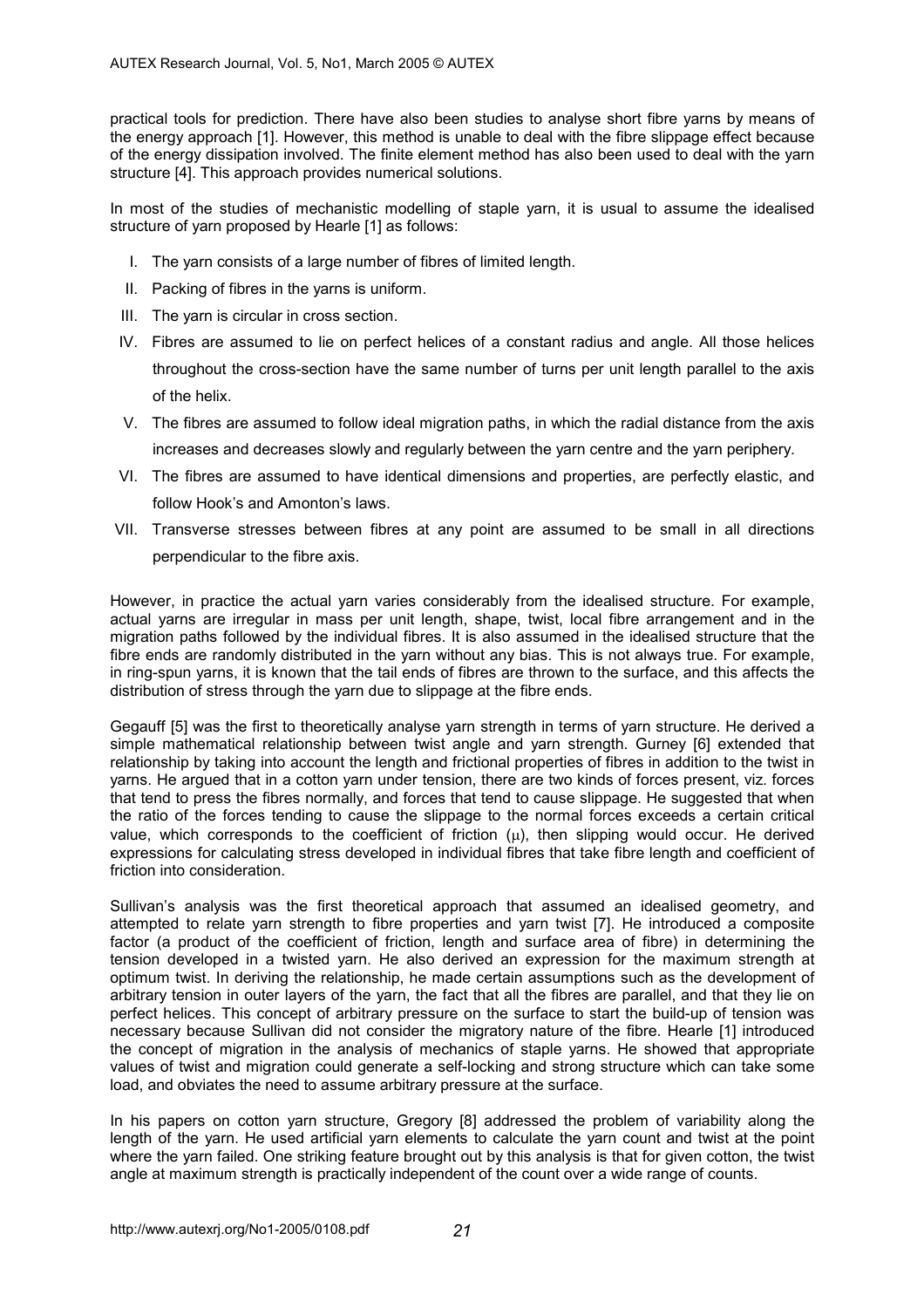Pan [9-11] in a series of papers has shown how the entire stress-strain curve of a yarn can be predicted from fibre properties.

All these analyses discussed so far, though invaluable for a thorough understanding of the internal structure of a yarn, do not make any predictions about the breaking strength of a yarn. This is perhaps due to the extreme complexity of the structure of any given yarn. The equations derived by the researchers may have involved too many variables, which are difficult to measure in practice. Nevertheless, breaking strength is the most important property of a yarn, and any attempt to predict it is commendable, even if it involves approaches which do not give as much insight into the yarn structure as the methods discussed so far. Some important mathematical, statistical and empirical approaches for prediction of yarn strength are given next.

Bogdan has established an empirical relationship between fibre properties and yarn strength [12,13]. He has defined an intrinsic strength parameter, which has to be determined experimentally. He proposed the relation for the skein breaking strength of yarn S as:

$$
S = k \left[ \frac{P}{C} \left\{ I - I0^{-0.13(M-T)^2} \right\} - F \right] \quad , \tag{1}
$$

where *k* = the correction for fibre obliquity and conversion to single thread breaking  $length, \frac{100}{I + BM^2}$ *160*  $\frac{1}{2}$ ,  $\frac{1}{2}$ ,  $B =$  the fibre obliquity parameter,  $P =$  the intrinsic strength parameter,  $C =$  the  $+ BM^2$ 

cotton system yarn number,  $M =$  the twist multiplier,  $T =$  the ineffective twist parameter,  $F =$  the drafting parameter. Bogdan stated that the fibre angle parameter *B* is found to be relatively constant for all cottons at a value of 0.014. The analysis for cotton yarns expresses the parameters in terms of the intrinsic strength parameter *P*. He used this parameter to describe the cotton quality parameter or quality index. Long, fine cottons, from which very strong yarns can be spun, reach their optimum strength at lower twist multipliers than do short, coarse cottons that yield low level of yarn strength. As a consequence, the value for the ineffective twist parameter T decreases as the P value increases. Bogdan also established the following empirical relationships

$$
T = 4.5 - 0.15 P \t\t(2)
$$

$$
F = \frac{2.I}{P - 8} \quad , \tag{3}
$$

He rewrote Equation 1 as:

$$
S = \frac{160}{1 + 0.014M^2} \left[ \frac{P}{C} \left\{ I - 10^{-0.13(M + 0.15P - 4.5)^2} \right\} - \frac{2.1}{P - 8} \right] , \tag{4}
$$

Thus, to predict the skein breaking strength, only the intrinsic yarn strength parameter (*P*) needed to be determined from experiments.

Equation 4 had been derived on the assumption that the same fibre properties affect both the slope and the intercept of the CSP-count line, and that the relative importance of these fibre parameters is the same for both. This may not necessarily be so. Subramanian et al [14] pointed out that if two different values of *Q* obtained from two sets of fibre properties could be defined and used appropriately in Equation 4, it might be possible to predict the lea strength of yarns even more accurately. They modified Bogdan's Equation 4 as follows:

$$
CS = \frac{160}{1 + 0.014M^2} \left[ P_1 \left\{ I - 10^{-0.13(M + 0.15P_1 - 4.5)^2} \right\} - \frac{2.1}{P_s - 8} C \right],
$$
 (5)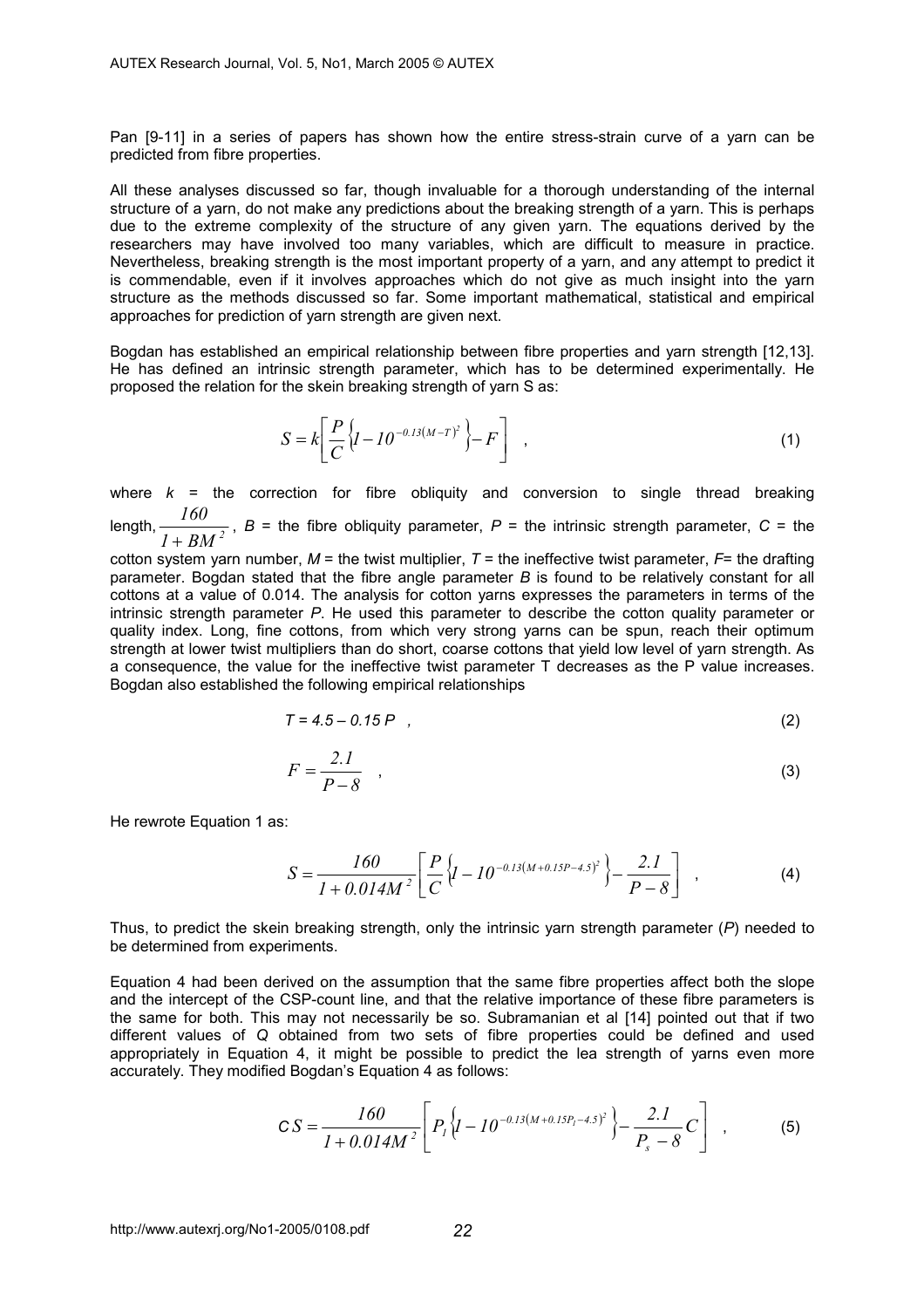where  $CS =$  the count strength product,  $P_1 =$  the strength parameter corresponding to the intercept,  $P<sub>s</sub>$  = the strength parameter corresponding to the slope. They also showed that the intrinsic strength parameter (*P*) could be correlated with a modified form of the fibre quality index (*Q*) described by Lord [15]

$$
P = R \frac{e^{0.02Q} - 1}{0.02(Q+1)} + \frac{D}{Q+1} \quad , \tag{6}
$$

where *R* and *D* are constants during the spinning condition and have to be experimentally determined, and

$$
Q = \frac{E\sqrt{SS_0}}{\sqrt{HH_s}} \quad , \tag{7}
$$

where  $E =$  the effective length in 1/32 inch,  $S =$  the bundle strength at 1/8 inch gauge length,  $S_0 =$  the bundle strength at zero gauge length,  $H =$  the actual fibre fineness and  $H_s =$  the standard fibre fineness.

Neelakantan et al [16] compared yarn tenacity *g* with fibre bundle tenacity *s*, using the equation:

$$
s = \left[\frac{N}{N - k(N)^d}\right]g\tag{8}
$$

or, after solving for *g*,

$$
g = s\left\{I - k(N)^b\right\} \quad , \tag{9}
$$

where *N* = the average number of fibres present in a cross-section, *k*, *b* and *d* are constants, and *b*, *d* are related as

$$
b = (d-1) \quad , \tag{10}
$$

According to Solovev [17], the strength of cotton yarn is basically a function of fibre and yarn properties, having the following form:

$$
S_{v} = S_{f}(I - 0.0375 \cdot H_{0} - 2.65 \sqrt{\frac{Tt_{f}}{Tt_{y}}}) Z \cdot K_{a} \eta \quad , \tag{11}
$$

where  $S_v$  = the yarn strength in gf/tex,  $S_f$  = the fibre strength in gf/tex,  $T_t$  = the linear density of yarn (tex),  $Tt_f$  = the linear density of fibre (tex),  $H_0$  = the index of technological process (3.5-4 for the combed cotton system, and 4.5-5 for the carded cotton system),  $\eta$  = the correction factor for the quality of equipment, its value being 0.95 to 1.1, for ideal machinery equal to 1,  $K_a$  = the correction factor for twist,  $Z =$  the correction factor for fibre length, which has the following expression

$$
Z = 1 - \frac{5}{l_k} \tag{12}
$$

where  $l_k$  = the classer's length of cotton.

The correction factor for twist  $(K_{\alpha})$  has to be read from a look-up table which gives values of the correction factor for differences between the twist factor of the given yarn  $(\alpha)$  and its critical twist factor ( $\alpha_k$ ). The critical twist factor ( $\alpha_k$ ) is given by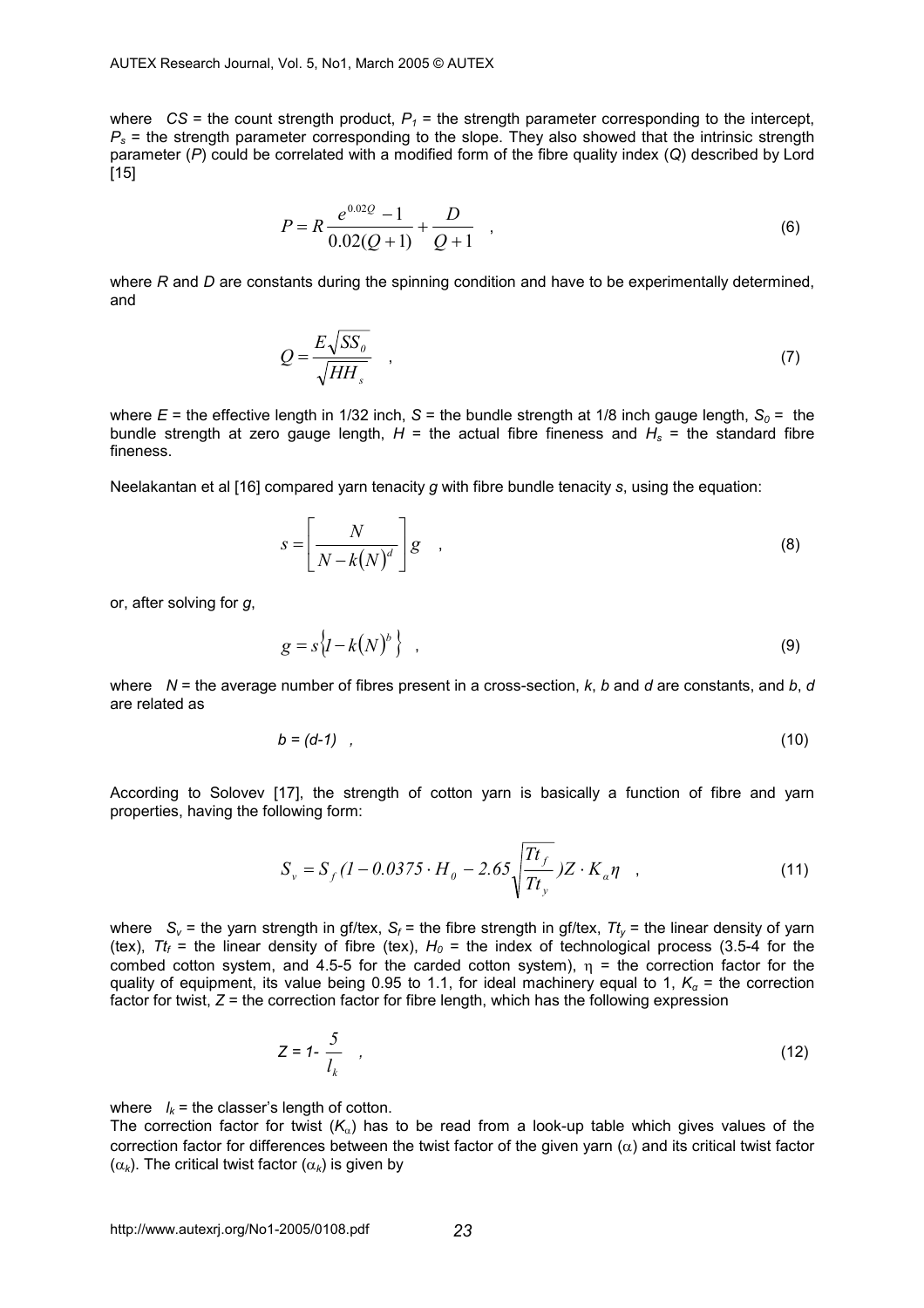AUTEX Research Journal, Vol. 5, No1, March 2005 © AUTEX

$$
\alpha_k = \frac{(1120 - 70F)}{l_k} + \frac{57}{\sqrt{T t_y}} \quad , \tag{13}
$$

Usenko [18] has adapted the Solovev formula to viscose staple yarn. He kept the same principle which was admitted for cotton, but has introduced somewhat different values for certain constants. The formula transformed in this way is as follows:

$$
S_y = S_f (1 - 0.0375 \cdot P_0 - \frac{2.8}{\sqrt{n}}) Z \cdot K_a \beta \quad ,
$$
 (14)

where  $S_v$  = the breaking length of yarn in Km,  $S_f$  = the breaking length of fibres in Km,  $P_o$  = the coefficient of processing techniques, e.g., for carded cotton system adapted to the spinning of viscose staple fibre it is 2.5 to 3.5, *Z* = the correction factor of fibre length, β = the coefficient for effects of the irregularity of fibre length,  $K_{\alpha}$  = the coefficient for effect of yarn twist, which is a function of the difference between the twist of yarn and the critical twist,  $n =$  the mean number of fibres in a yarn cross-section, found from the following equation:

$$
n = \frac{Tt_y}{Tt_f} \quad , \tag{15}
$$

Usenko used the following expression for calculating the factor *Z*:

$$
Z = 1 - \frac{1.8}{\mu l_k} \tag{16}
$$

where  $\mu$  = the coefficient of friction of fibres,  $l_k$  = the length of fibre.

Frydrych [19] evolved the following mathematical equation to estimate yarn strength as:

$$
Q_{\gamma} = Q_h \left[ I - 3.64 v_{Fh} \left( I - q^{-\frac{1}{7}} \right) \right] \tag{17}
$$

where *Q<sub>γ</sub>* = the predicted yarn strength (cN/tex), *Q<sub>h</sub>* = stress in the breaking zone of the yarn (cN/tex),  $V_{th}$  = the variation coefficient of the breaking force in the length of the fracture zone, which is also related by the following equation:

$$
v_{Fh} = \beta \sqrt{\frac{Tt_y}{Tt_f}} \quad , \tag{18}
$$

where  $\beta$  = the coefficient depending on the spinning system: on carded  $\beta$  = 2 and on combed  $\beta$  = 1.35,  $T_{tv}$  = yarn tex,  $T_{tf}$  = fibre tex

and,

$$
q = \frac{l_y}{l_h} \tag{19}
$$

where  $I_v$  = the yarn gauge length in mm,  $I_h$  = the fracture zone length.

The parameter  $v_{Fh}$  was shown to be dependent on the coefficient of variation of varn strength, the actual mass variation of the yarn, Martindale's limit mass variation [20], fibre fineness and yarn count. The model used by Frydrych [19] to predict the strength of cotton yarns incorporates the migrating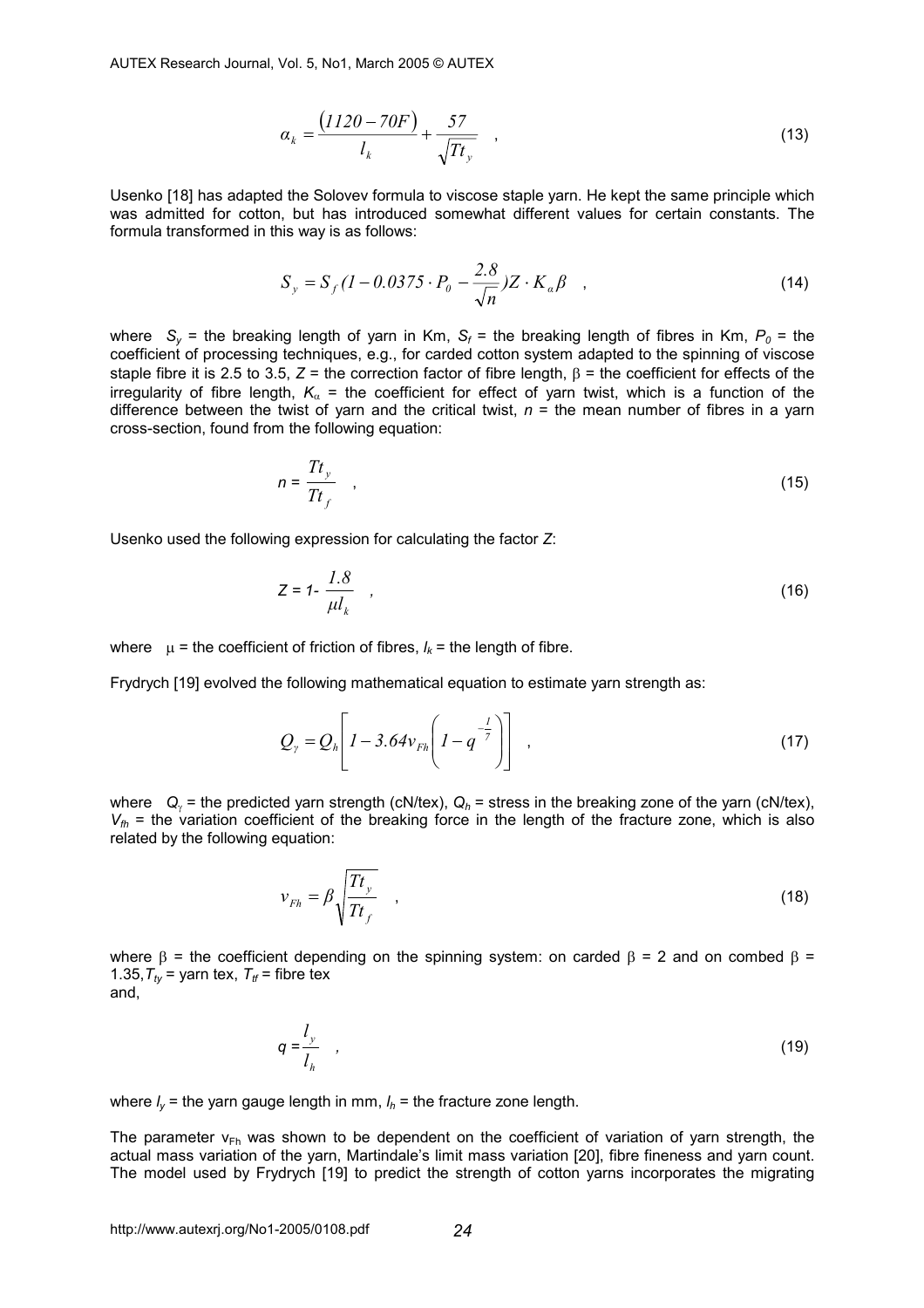properties of a fibre. The relevant equations for evaluating the fibre length and the stress and strain generated in it were developed in accordance with the yarn structure described by Zurek [2]. Many equations described by Frydrych [19] owe their origin to previous works by Zurek [2] and Zurek, Frydrych and Zakrzewski [21].

Ghosh et al  $[22]$  developed the following equation for spun yarn tenacity ( $Q_t$ ) as:

$$
Q_t = \frac{n_h}{n_e} \cdot F_h \cdot \frac{\varphi_b}{100} \cdot \cos^2 \theta' \quad , \tag{20}
$$

where  $n_h$  = the number of fibres at the place of yarn break,  $n_e$  = the average number of fibres in the yarn cross section,  $F<sub>b</sub>$  = the fibre bundle tenacity measured at a gauge length equal to the actual length of the weakest zone in the yarn,  $\varphi_h$  = the percentage of broken fibre in the yarn failure zone,  $\theta'$  = the average helix angle of fibre at the time of yarn failure.

Krause et al [23] established the mathematical model of the air-jet spun yarn strength. They derived the expression of air-jet yarn strength for the following two cases.

For 100% fibre slippage of core, occurring when the frictional force *fs* acting on the fibres is smaller than the breaking strength of fibre, the equation of yarn strength  $(F_1)$  is:

$$
F_1 = \frac{ABfZ\cos\alpha_0}{(1+e_f)} \left[ (1+e_y) + \frac{\mu}{\pi} y \tan^2\alpha_0 (1+e_r)^2 \right] , \qquad (21)
$$

For partial slippage and partial fibre breakage of core, occurring when the frictional force *fs* reaches the breaking load f of some fibres, the yarn strength  $(F_2)$  is:

$$
F_2 = fZ \left[ (1 - AB) + \cos \alpha_0 AB \frac{(1 + e_y)}{(1 + e_f)} - \frac{\pi (1 + e_f)(1 - AB)^2}{4 \mu yAB \cos \alpha_0 \tan^2 \alpha_0 (1 + e_r)^2} \right] , \quad (22)
$$

where  $A =$  the portion of edge fibres,  $B =$  the ratio between the average wrapping length of edge fibre and fibre length,  $Z =$  the number of fibres in the yarn cross-section,  $\alpha_0 =$  the average helix angle of wrapping fibre for the unstrained condition of the yarn,  $e_f$  = fibre strain (neglecting the initial fibre strain),  $e_y$  = yarn strain,  $e_y$  = yarn radius strain,  $\mu$  = the co-efficient of friction of core fibre,  $\gamma$  = the slenderness ratio of the fibre.

Rajamanickam et al [24] developed an expression for computing air-jet yarn strength. Their model of air-jet yarn strength is based on the force contribution of the wrapper as well as of core fibres under the applied load to the yarn.

Pan [25] proposed the following expression of the normal twisted staple yarn strength, <σ <sub>*y*</sub> >, for Weibull-type fibres:

$$
<\sigma_y> = \eta_q \eta_l V_f (l_c \alpha \beta)^{-1/2} \exp(-\frac{1}{\beta})
$$
 (23)

where  $\eta_q$  = the orientation efficiency factor,  $\eta_q$  = the length efficiency factor,  $V_f$  = the fibre volume fraction,  $l_c$  = the critical length,  $\alpha$  = the scale parameter,  $\beta$  = the shape parameter. Pan derived the above relationship based on the statistical theory.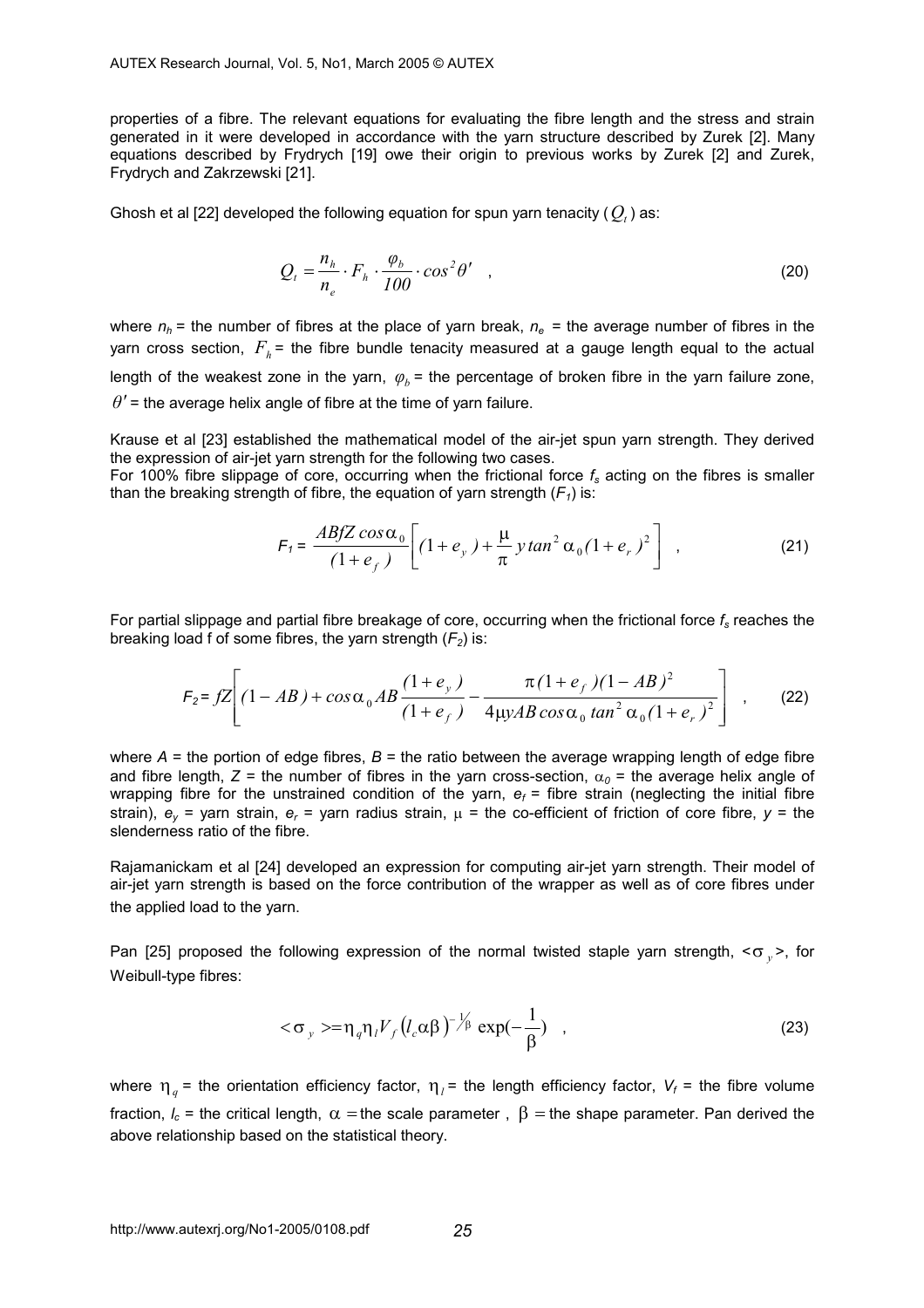In another paper Pan, Hua and Qiu [26] showed the relationship between yarn strength and fibre bundle strength as follows:

$$
\frac{<\sigma_y>}{<\sigma_b>} = \left(\frac{l_f}{l_c}\right)^{\frac{1}{\beta}} V_f \eta_q \quad , \tag{24}
$$

where  $<\sigma_b>$  = the fibre bundle strength,  $l_f$  = the fibre length.

They also showed the relationship between yarn strength and its constituent fibre strength as

$$
\frac{<\sigma_y>}{<\sigma_f>} = \left(\frac{l_f}{l_c}\right)^{\frac{1}{\beta}} \frac{V_f \eta_q}{\beta^{\frac{1}{\beta}} \exp\left(\frac{1}{\beta}\right) \Gamma\left(1 + \frac{1}{\beta}\right)} \quad , \tag{25}
$$

Iyengar et al. [27, 28] developed certain functions involving fibre length, fineness, tenacity and uniformity of length from scientific considerations for estimating the tenacity of yarns spun under standard processing techniques. The equation for estimating yarn tenacity was given as:

$$
R = \left\{ \frac{L - I0}{\sqrt{F}} \right\} \cdot S \cdot U \quad , \tag{26}
$$

where  $L =$  the mean length of the fibre,  $F =$  the fibre weight per unit length,  $S =$  the fibre tenacity,  $U =$ the fibre uniformity ratio.

El Mogahzy [29] gave the following regression equation for calculating the count strength product (*CSP*) of yarns:

$$
CSP = -4184.4 + 1141.2 \, FL + 71.2 \, LU + 49.4 \, FE + 32.4 \, FS - 22.7 \, Rd + 2041/FF , \qquad (27)
$$

where  $FL$  = the fibre's upper half mean length in inches,  $LU$  = length uniformity,  $FE$  = fibre elongation, *FS* = fibre strength, *Rd* = reflectance, *FF* = the fibre micronaire.

Hafez [30] has given the following formulae for predicting lea strength and single yarn strength

$$
S = (T.t) [b log ( t2 i2) + a] , \t(28)
$$

where  $S =$  lea strength (Newton),  $T =$  twist per meter,  $t =$  yarn count (mg/m),  $l =$  the mean length of fibre (mm), *i* = the fibre bundle tenacity at zero gauge length in a Pressley tester (mN/mg/m), *b* = 23.53 for carded yarns and 33.27 for combed yarns, *a* = -196.87 for carded yarns and –287.89 for combed yarns, and

$$
H = (T.t) [0.278 \log (t^2)^2 - 2.39], \qquad (29)
$$

where  $H =$  the single yarn strength (mN).

Hunter [31] has proposed a range of regression equations for predicting the strength of ring and rotor spun yarns from a range of fibre properties. Some of his equations are as follows

Ring yarn *CSP = 43 UR+125 BT-103BE-65Mc+10.5YC+47.3TF-3601 ,* (30)

Ring **yar** 
$$
CSP = 0.057 \, UR^{1.03} BT^{1.15} BE^{0.27} \, Mc^{-0.14} \, YC^{0.18} \, TF^{0.87}
$$
 (31)

Rotor yarn 
$$
CSP = 19.1 \text{ UR}^{0.32} BT^{0.71} BE^{-0.39} \text{Mc}^{-0.34} TC^{-0.14} YC^{0.37} TF^{0.29}
$$
, (32)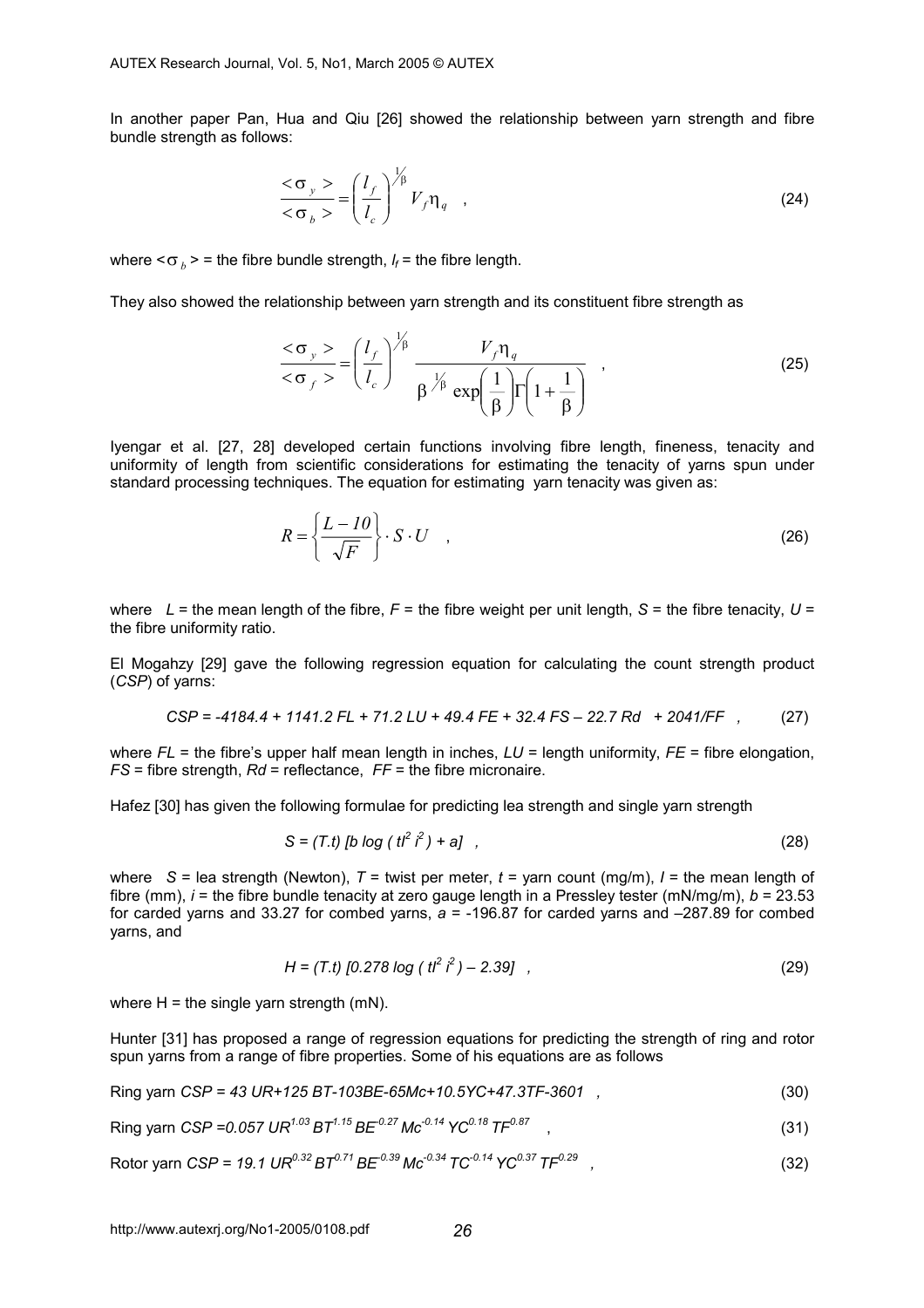Ring yarn tenacity (cN/tex) = *0.31UR+0.80BT-1.1BE-0.73Mc+0.062YC+0.35TF -21.8 ,* (33)

Ring yarn tenacity (cN/tex) =  $1.22 \times 10^{-3}$  UR<sup>0.97</sup> BT<sup>1.03</sup> BE<sup>-0.39</sup> Mc<sup>-0.29</sup> YC<sup>0.14</sup> NTP<sup>-0.036</sup> TF<sup>0.92</sup> (34)

Rotor yarn tenacity (cN/tex) =0.0304 SL<sub>50%</sub><sup>-0.62</sup> UR<sup>1.07</sup> BT<sup>1.02</sup> BE<sup>-0.64</sup> Mc<sup>-0.18</sup> YC<sup>0.24</sup> NTP<sup>-0.078</sup> TF<sup>0.29</sup> , (35)

where  $UR =$  the uniformity ratio,  $BT =$  the bundle tenacity,  $BE =$  the bundle elongation,  $Mc =$  the micronaire, *YC* = yarn count in tex,  $TF$  = twist factor,  $TC$  = the trash content (measured by a Shirley Trash Analyser),  $\overline{NTP}$  = the number of trash particles,  $SL_{50\%}$  = 50% span length.

Ethridge et al [32] found a linear empirical relationship between rotor yarn strength, fibre strength, micronaire, fibre length uniformity ratio and fibre greyness. They defined the CSP of the rotor yarn as:

 $CSP = -6487.01 + 728.84$ lnS - 2913.89M + 658.41M<sup>2</sup> -50.10M<sup>3</sup> + 2258.54lnU - 0.00003(G x Y)<sup>2</sup>, (36)

where *InS* = the natural logarithm of fibre strength, M<sup>i</sup> = the micronaire index raised to the *i*th power, *lnU* = the natural logarithm of length uniformity ratio, and *(G x Y)<sup>2</sup>* = the square of the product of greyness multiplied by yellowness.

The above equation shows that fibre strength and length uniformity have a positive correlation with the yarn strength, whereas greyness and yellowness have a slight negative impact on CSP. The micronaire value has the highest significant impact on rotor yarn CSP. However, recent studies by Ramey et al [33] failed to find any significant relationship between CSP and the micronaire value of the fibre. This is due to a certain range of micronaire for which the change of CSP is insignificant.

In another study, Swiech et al. [34] found a linear regression equation representing the rotor yarn strength in relation to the fibre properties as follows:

*Wp = 13.1434 + 0.1371 Ww – 0.0221 Ttw + 0.4125 Mic – 0.0173 K – 0.0899 Dk + 0.0050 Zz ,* (37)

where *Wp* = the yarn strength, *Ww*= the fibre strength, *Ttw* = fineness, *Mic*. = the micronaire, *K* = the dust content,  $Dk =$  the staple length,  $Zz =$  the trash content.

Chasmawala et al [35] arrived at the following regression equation for air-jet yarn strength:

Breaking load = 
$$
515 - (3.12 \times \text{#core})
$$

\n(38)

where #core is the number of core fibres. Therefore, as the number of core fibres increases, the breaking load decreases.

### **The correlation between yarn strength and fibre bundle strength**

A considerable amount of work has been done to identify the appropriate strength parameter of the fibres in order to relate it with ring yarn strength. Brown [36], who did exhaustive work on 105 cottons regarding the correlation between yarn strength and fibre strength measured at different gauge lengths, viz. 0, 2, 4, 6, and 8 mm, found that the correlation was highest for 2 and 4 mm gauge lengths. Hence it was concluded that the "equivalent gripping distance" on individual fibres in yarn breaks was approximately 3 mm. This is how the 1/8-inch testing of fibre strength came into practice.

However, work done at ATIRA [37] showed that the square root of the product of fibre bundle strength at zero and 1/8-inch gauge lengths has a better correlation with the lea strength of cotton yarn than either of the other two. But Tallant et al [38], found that cotton fibre bundle strength at zero gauge was superior to that at 1/8-inch gauge as a criterion for relating fibre bundle strength to yarn strength as modified by the effective weight. They speculated that fibre strength measurement at the 1/8-inch gauge length with present instruments and techniques might in some manner take the length distribution characteristics into account.

Lord [15] proposed that cotton fibre tensile strength measured at 1/8-inch test length is related more closely to yarn lea strength than tensile strength corresponding to zero test length. This applies more particularly to carded yarns than to combed yarns. In carded cotton yarns the fibre arrangement is far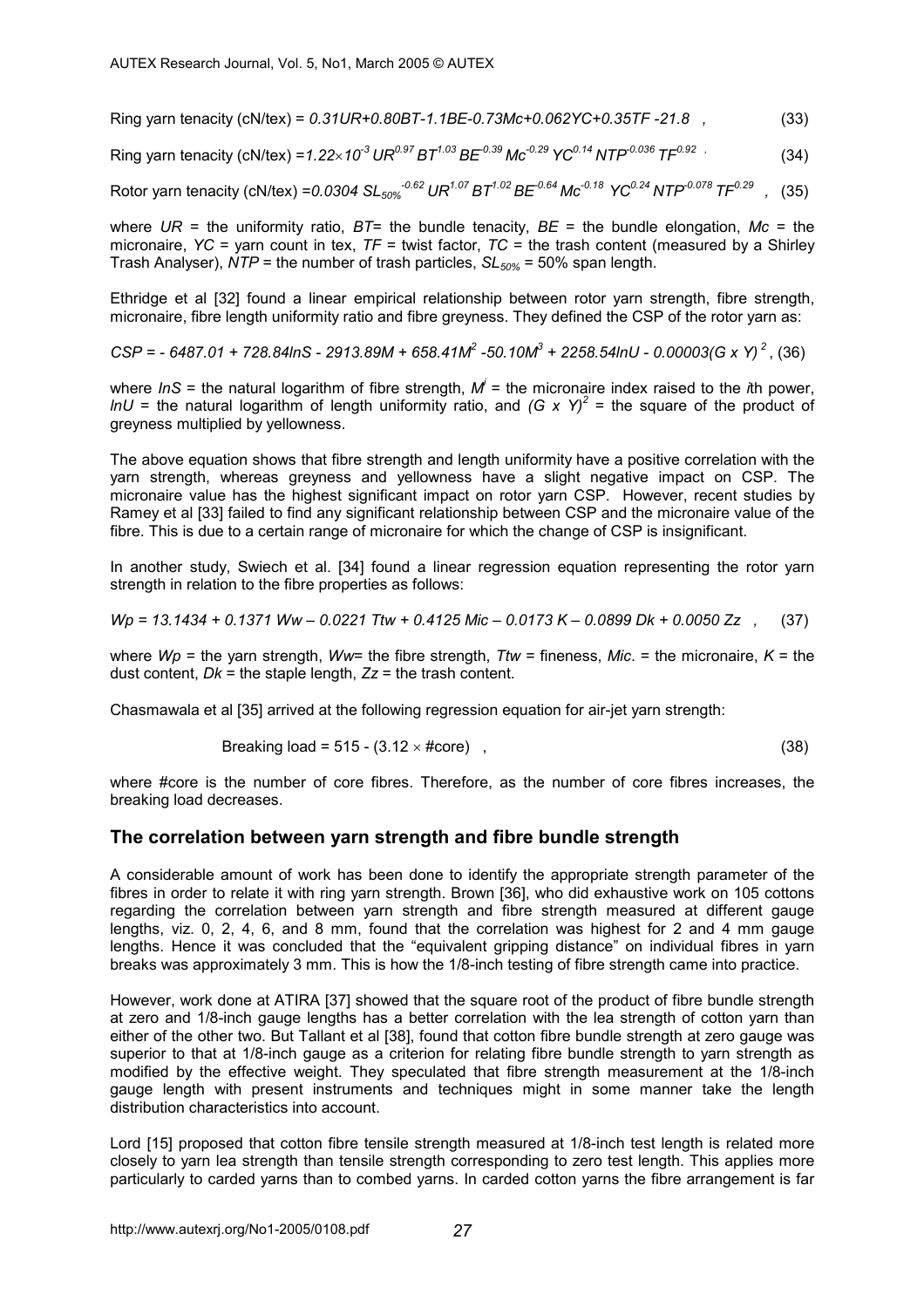from uniform. When a length of yarn is stressed, the tension is not distributed uniformly along the length of the fibre. The yarn is composed of successive elements in the form of sections of fibre bundle. Amongst many other factors, the strength of the yarn will depend on the bundle strength of the elements, and in turn of the length of the elements. For carded yarns, the bundle strength measured at zero test length provides information which is less useful than that from measurements at 1/8 inch. The increased regularity and parallelisation of fibre arrangements in combed yarns suggests a decrease in the effective length of yarn element, a feature which may also occur in doubling when fibres are brought into more intimate contact with each other. For such material, the best test length for fibre bundle strength determination may be one closer to zero than that found suitable for the looser, carded yarn.

# **Conclusion**

The foregoing discussion gives an overview of the various mechanistic statistics, as well as the empirical predictive models of spun yarn strength that have been reported so far in the literature since the interest of this topic first arose. During the discussion, the theoretical and empirical models of strength of yarns representing different spinning technologies have also beenexamined. An inference may be drawn that the discussion made in this article is useful for spinners and textile researchers as a tool for further research in the area of yarn engineering.

# **References**

- *1. Hearle, J. W. S., Grosberg, P., and Backer, S., 'Structural Mechanics of Fibres, Yarns and Fabrics,' Wiley-Interscience, New York, 1969.*
- *2. Zurek, W.,'The Structure of Yarn,' Warsaw, Poland, 1975.*
- *3. Postle, R., Caranby, G. A. and de Jong, S.,'The Mechanics of Wool Structure,' John Willy & Sons, New York, 1988.*
- *4. Langenhove, L. V., 'Simulating the Mechanical Properties of a Yarn Based on the Properties and Arrangement of its Fibres, Part I: The Finite Element Model,' Text. Res. J., 67,263-268, 1997.*
- *5. Gegauff, C., 'Strength and Elasticity of Cotton Threads.' Bull. Soc. Ind. Mulhouse, 77, 153- 176, 1907.*
- *6. Gurney, H. P., 'The distribution of stress in cotton products,' J. Textile Inst., 16, T269-289, 1925.*
- *7. Sullivan, R. R., 'A Theoretical Approach to the Problem of Yarn Strength,' J. Appl. Phys., 13, 157, 1942.*
- *8. Gregory, J., 'Cotton Yarn Structure, Part III: The Strength of Artificial Yarn Elements in Relation to Bulk and Yarn Twist,' J. Textile Inst., 41, T30-52, 1950.*
- *9. Pan, N., 'Development of a Constitutive Theory for Short Fibre Yarns, Part I: Mechanics of Staple Yarn Without Slippage Effect,' Text. Res. J. 62, 749-765, 1992.*
- *10. Pan, N., 'Development of a Constitutive Theory for Short Fibre Yarns, Part II: Mechanics of Staple Yarn With Slippage Effect,' Text. Res. J. 63, 504-515, 1993.*
- *11. Pan, N., 'Development of a Constitutive Theory for Short Fibre Yarns, Part III: Effects of Fibre Orientation and Bending Deformation,' Text. Res. J. 63, 565-572, 1993.*
- *12. Bogdan, J. E., 'The Characterization of Spinning Quality,' Text. Res. J., 720-730,1956.*
- *13. Bogdan, J. E., 'The Prediction of Cotton Yarn Strength,' Text. Res. J., 536-537, 1967.*
- *14. Subramanian, T. A., Ganesh, K. and Bandyopadhyay, S., 'A Generalized Equation for Predicting the Lea Strength of Ring-Spun Cotton Yarns,' J. Text. Inst., 65, 307-313, 1974.*
- *15. Lord,E., 'The Characteristics of Raw Cotton, Manual of Cotton Spinning, Vol. II, Part 1,' Manchester, 1961.*
- *16. Neelkantan, P., Subramanian, T. A., 'An Attempt to Quantify the Translation of Fibre Bundle Tenacity into Yarn Tenacity,' Text. Res. J., 46,822-827,1976.*
- *17. Solovev, A. N., 'Proektirovanie svoistv pryazhi v khlopchatobumazhnom proizvodstve (The Prediction of Yarn Properties in Cotton Processing),' Moskva, 1958.*
- *18. Usenko, V. A., 'Ispolzovanie shtapelnogo volokna v pryadenii (The Use of Staple Fibres in Spinning),' Moskva, 1958.*
- *19. Fredrych, I., 'A New Approach for Predicting Strength Properties of Yarn,' Text. Res. J., 62, 340-348, 1992.*